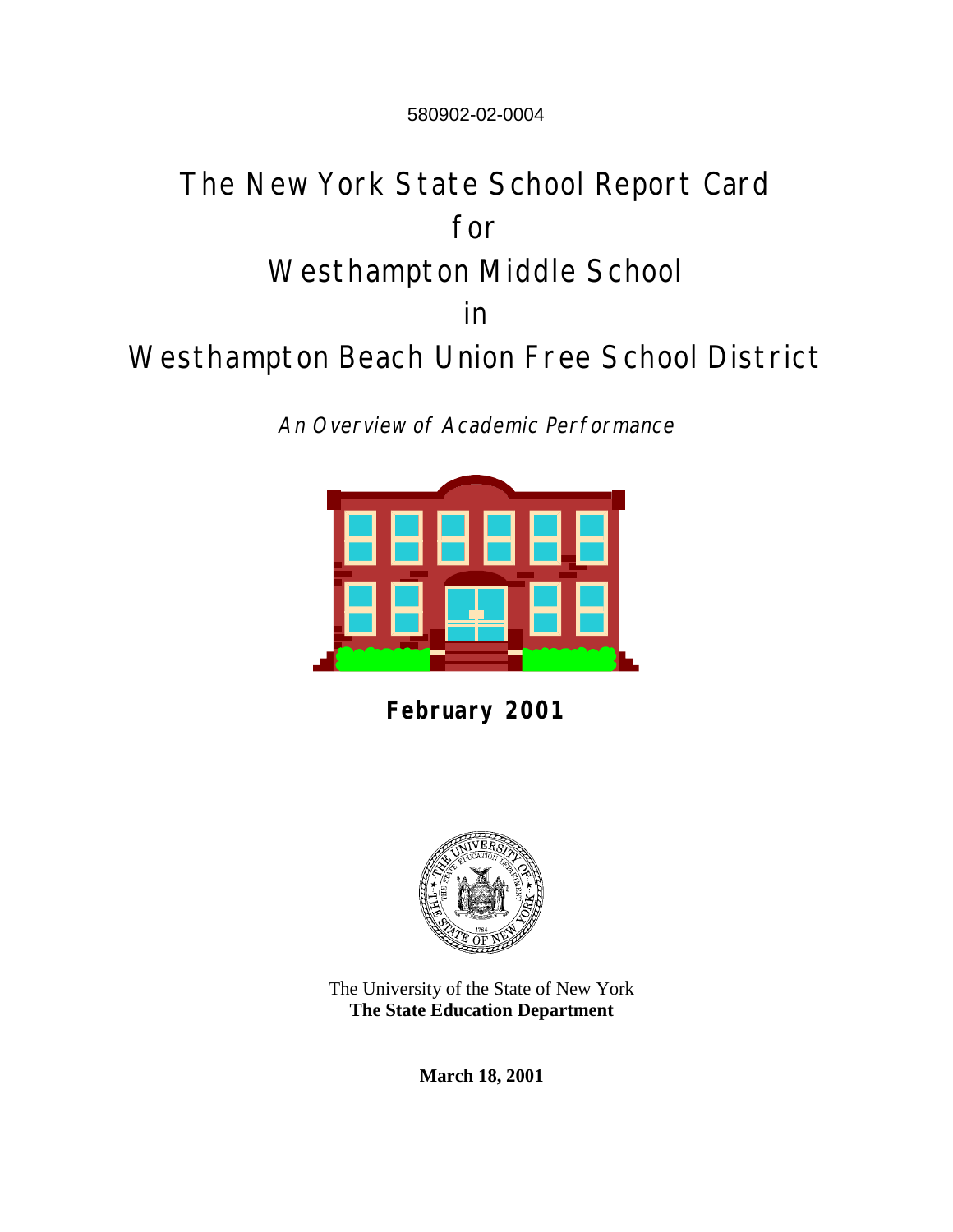#### **THE UNIVERSITY OF THE STATE OF NEW YORK Regents of The University**

|                                                              | Elmira              |
|--------------------------------------------------------------|---------------------|
| DIANE O'NEILL MCGIVERN, Vice Chancellor, B.S.N., M.A., Ph.D. | Staten Island       |
|                                                              |                     |
|                                                              | New Rochelle        |
|                                                              | Peru                |
|                                                              | Tonawanda           |
|                                                              |                     |
|                                                              | Syracuse            |
|                                                              | New York            |
|                                                              | <b>Brockport</b>    |
|                                                              | <b>Belle Harbor</b> |
|                                                              | <b>Bronx</b>        |
|                                                              |                     |
|                                                              |                     |
|                                                              |                     |
|                                                              |                     |

**President of The University and Commissioner of Education**

RICHARD P. MILLS

#### **Chief Operating Officer**

RICHARD H. CATE

#### **Deputy Commissioner for Elementary, Middle, Secondary and Continuing Education** JAMES A. KADAMUS

#### **Coordinator, Facilities, Management and Information Services** CHARLES SZUBERLA

### **Coordinator, Information, Reporting and Technology Services**

MARTHA P. MUSSER

The State Education Department does not discriminate on the basis of age, color, religion, creed, disability, marital status, veteran status, national origin, race, gender, genetic predisposition or carrier status, or sexual orientation in its educational programs, services and activities. Portions of this publication can be made available in a variety of formats, including braille, large print or audio tape, upon request. Inquiries concerning this policy of nondiscrimination should be directed to the Department's Office for Diversity, Ethics, and Access, Room 152, Education Building, Albany, NY 12234.

Please address all correspondence about this report that is not related to data corrections to:

*School Report Card Coordinator Information, Reporting, and Technology Services Team Room 863 Education Building Annex New York State Education Department Albany, NY 12234*

e-mail: *[RPTCARD@mail.nysed.gov](mailto:RPTCARD@mail.nysed.gov)*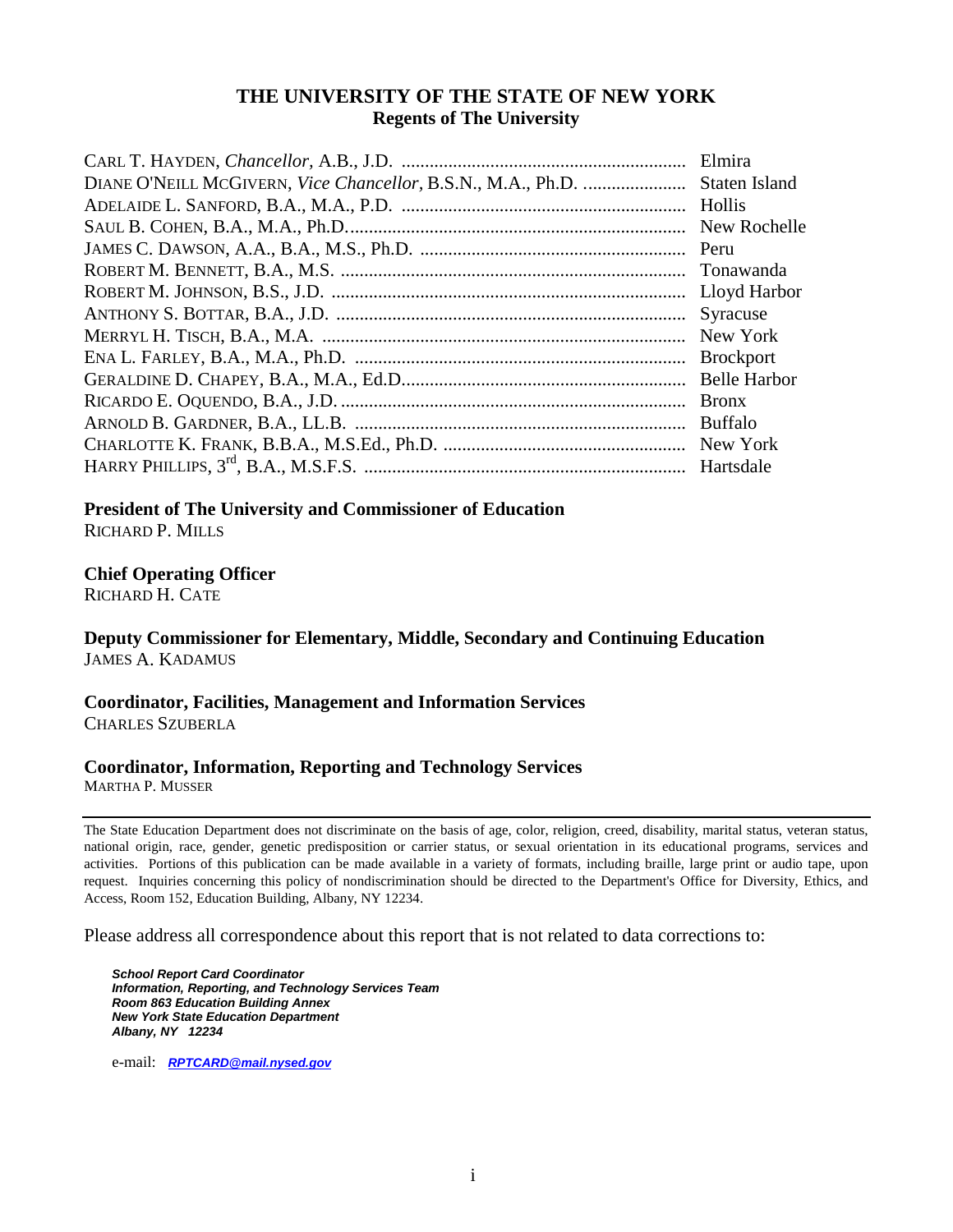# **Grade 8**

### English Language Arts



#### **Performance of English Language Learners (ELL)**

ELL are students for whom English is a second language. Schools teach these students English so they can participate effectively in the academic program. ELL students without sufficient proficiency in English are not required to take the grade 8 ELA test. Their progress in learning English is measured, using standardized tests, and reported.

| Grade 8   | <b>English Proficiency Below Effective Participation Level</b> | <b>Making Appropriate Progress</b> |
|-----------|----------------------------------------------------------------|------------------------------------|
| June 2000 |                                                                |                                    |

\* Similar Schools are schools grouped by district and student demographic characteristics. Further explanation is available at [http://www.emsc.nysed.gov/repcrd2001/similar.html.](http://www.emsc.nysed.gov/repcrd2001/similar.html)

1 These students were exempt from this test because of disability as stated in their Individualized Educational Program (IEP).

2 These students were not required to take the grade 8 ELA test because they were English Language Learners (ELL) who performed below the 30<sup>th</sup> percentile on another appropriate English reading assessment.

3 These students were enrolled at the time of testing, but were not present to complete some part of the ELA assessment.

# To protect student confidentiality, the pound character (#) appears when fewer than five students in a group were tested. If fewer than five were tested in one subgroup, then counts appear only in the "All Students" category.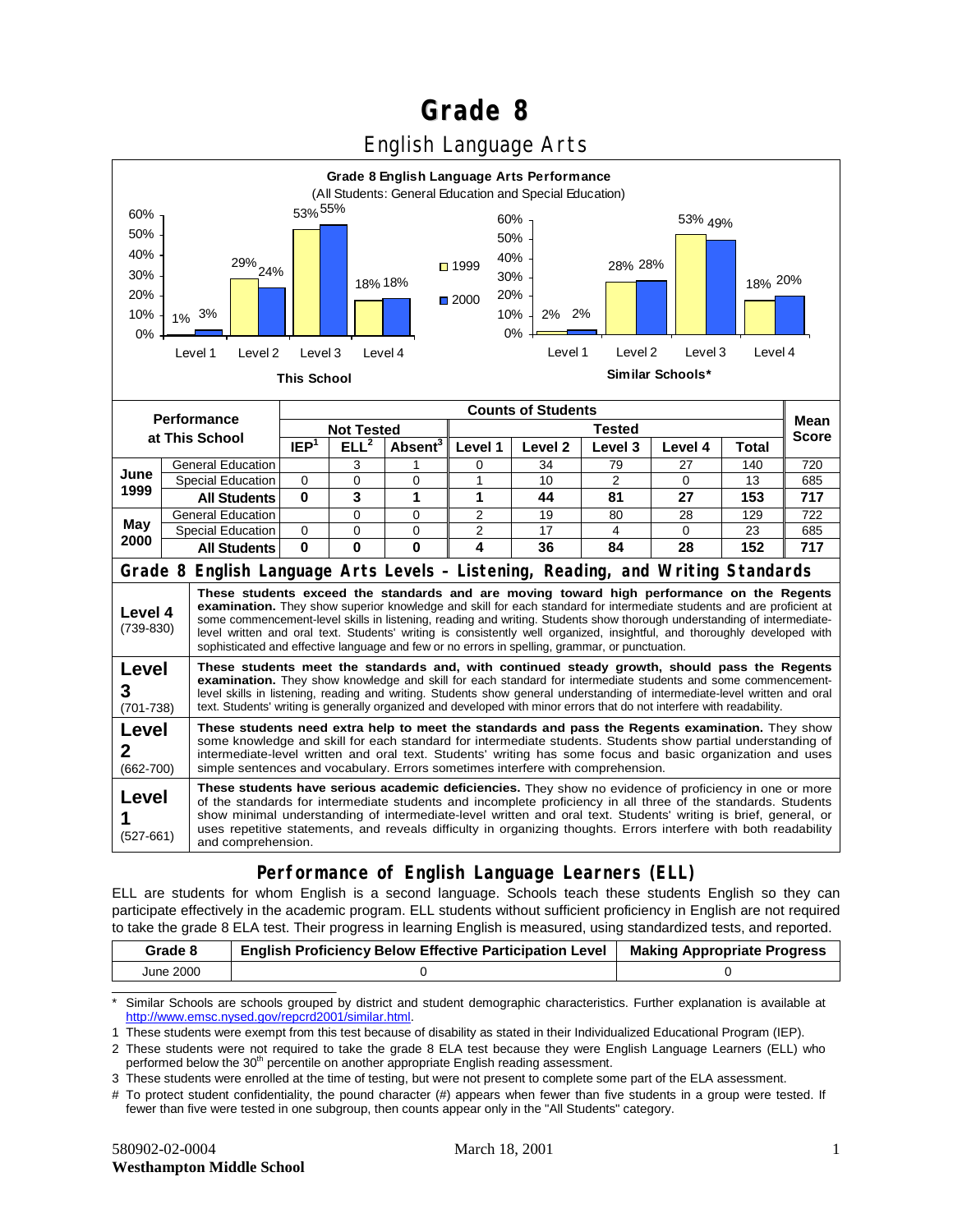## **Grade 8**

### Mathematics



<sup>\*</sup> Similar Schools are schools grouped by district and student demographic characteristics. More information is on the **School** Profile page of this report. Further explanation is available at <http://www.emsc.nysed.gov/repcrd2001/similar.html>

<sup>1</sup> These students were exempt from this test because of disability as stated in their Individualized Educational Program (IEP).

<sup>2</sup> These students are not required to take this test because they are English language learners (ELL) who perform below the 30<sup>th</sup> percentile on an appropriate English reading assessment and there is no test form available in their native language. Other ELL students must take this test, but may take an alternative language form if such is available.

<sup>3</sup> These students were enrolled at the time of testing, but were not present to complete some part of the mathematics assessment.

<sup>#</sup> To protect student confidentiality, the pound character (#) appears when fewer than five students in a group were tested. If fewer than five were tested in one subgroup, then counts appear only in the "All Students" category.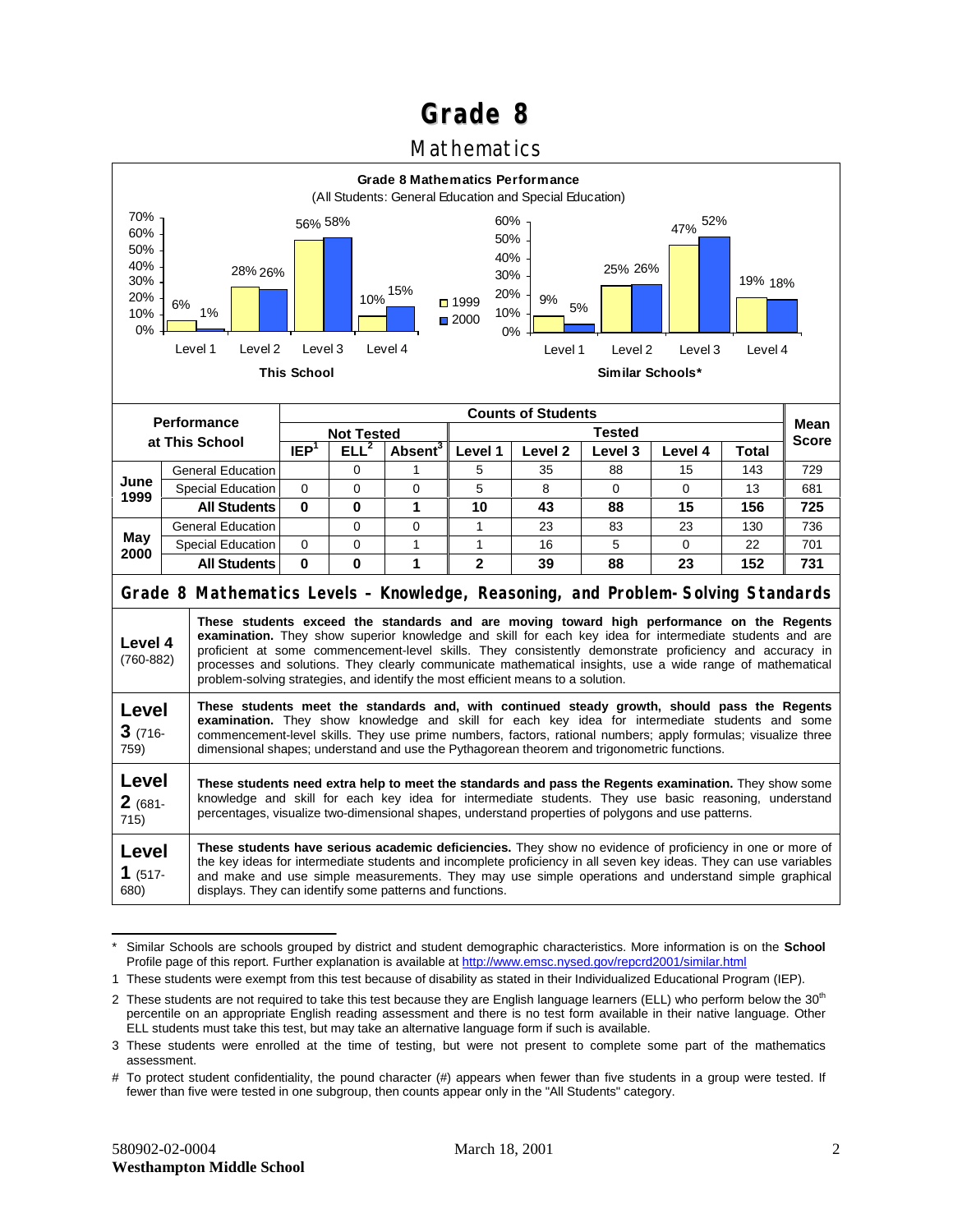# **School Profile**

| Principal:   | Dr. Phillip De Brita      |                                                      | (631) 288-3800<br>Phone:     |  |  |
|--------------|---------------------------|------------------------------------------------------|------------------------------|--|--|
| Organization |                           | School Staff <sup>1</sup> (both full- and part-time) |                              |  |  |
| 1999-2000    |                           |                                                      |                              |  |  |
| Grade Range  | <b>Student Enrollment</b> | <b>Count of Teachers</b>                             | Count of Other Professionals |  |  |
| $6 - 8$      | 373                       | 34                                                   | 4                            |  |  |

#### **1998-99 School District-wide Total Expenditure per Pupil** \$13,406<br>**Pupil** \$13,406

| <b>Student Enrollment</b> |              |                                       |              |
|---------------------------|--------------|---------------------------------------|--------------|
| Grade Level               | October 1999 | Grade Level                           | October 1999 |
| Pre-Kindergarten          |              | Grade 7                               | 152          |
| Kindergarten              | 0            | Grade 8                               | 157          |
| Grade 1                   | 0            | Grade 9                               | 0            |
| Grade 2                   | 0            | Grade 10                              | 0            |
| Grade 3                   |              | Grade 11                              | $\Omega$     |
| Grade 4                   | 0            | Grade 12                              | $\Omega$     |
| Grade 5                   | 0            | Ungraded Elementary with Disabilities | $\Omega$     |
| Grade 6                   | 64           | Ungraded Secondary with Disabilities  | 0            |

| <b>Student Demographics Used</b>   | 1997-98 |         | 1998-99 |         | 1999-2000 |         |
|------------------------------------|---------|---------|---------|---------|-----------|---------|
| <b>To Determine Similar School</b> | Count   | Percent | Count   | Percent | Count     | Percent |
| <b>Groups</b>                      |         |         |         |         |           |         |
| English Language Learners          | 3       | 0.8%    | 4       | 1.0%    |           | 2.1%    |
| Eligible For Free Lunch            | 40      | 10.6%   | 39      | 10.1%   | 35        | 9.4%    |

 $\overline{a}$ 

 $^1$  Some district-employed staff serve in more than one school. These shared people are not reported here.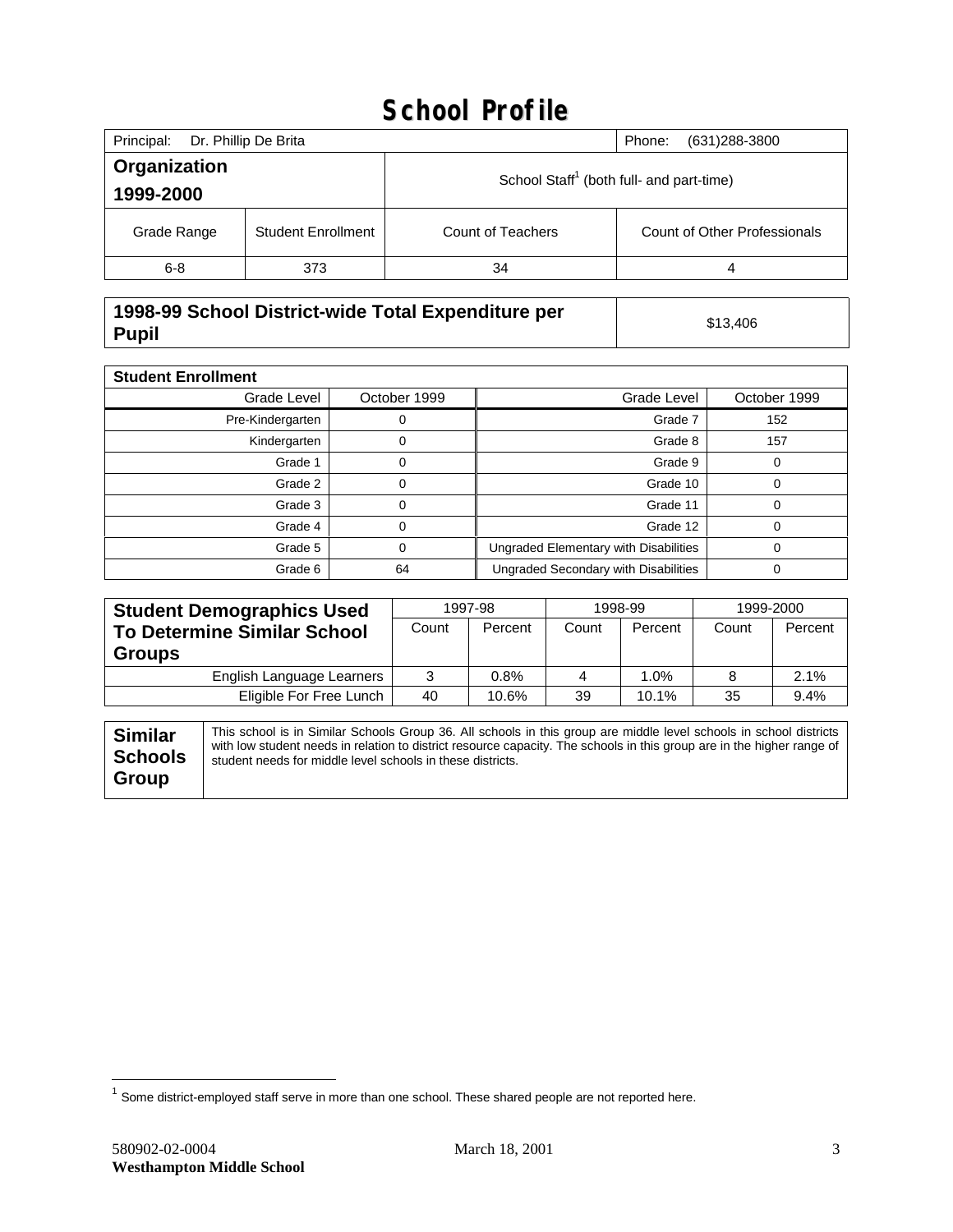# **System of Accountability for Student Success (SASS)**

This section presents this school's results relative to Commissioner's standards for school performance. To raise performance, the Commissioner has established State standards for schools for each school year through 2002- 2003. Each fall the Commissioner will announce State performance standards for schools for one additional school year.

Schools are expected to meet or exceed the Commissioner's standards. School districts must develop and implement local assistance plans (LAP) to bring every public school up to these levels. Schools that fall below a standard are assigned adequate yearly progress (AYP) targets. This school-specific program of attainable goals is intended to allow schools below standard to "compete against themselves" by showing adequate progress towards closing the gap between their baseline performance and the State standard.

A Performance Index is used to assess school performance relative to elementary- and middle-level State standards for English language arts and for mathematics. The Performance Index credits each school for the students demonstrating some of the Learning Standards (Level 2) and for the students demonstrating all of the assessed Learning Standards (Level 3 and Level 4). Students at the higher levels contribute more to the Performance Index than do Level 2 students. Level 1 performance gives no credit. In its simplest form, the Performance Index is the sum of the percentage of students performing at or above Level 2 plus the percentage of students performing at or above Level 3.

More information about these accountability statistics is available at the State Education Department Web site ([http://www.emsc.nysed.gov/repcrd2001\)](http://www.emsc.nysed.gov/repcrd2001). There you can find the rules for which students' results are included in the Performance Index, for how the performance of English language learners is included, for how the baseline numbers are calculated, for accountability for very small schools, and for when and how adequate yearly progress targets are assigned.

### Middle-Level School Performance

The Performance Index used to measure elementary school performance is computed using aggregate results of continuously enrolled students on the State Grade 8 assessments.

| Performance<br><b>Index</b> | 200<br>180<br>160<br>140<br>120<br>100<br>80<br>60 |         | ∆       |         |         |         |
|-----------------------------|----------------------------------------------------|---------|---------|---------|---------|---------|
|                             |                                                    | 1998-99 | 1999-00 | 2000-01 | 2001-02 | 2002-03 |
| <b>School Performance</b>   |                                                    | 170     | 171     |         |         |         |
| <b>← School AYP Target</b>  |                                                    |         |         |         |         |         |
| A State Standard            |                                                    |         | 140     | 140     | 145     | 150     |
| <b>School Baseline</b>      |                                                    | 170     | 170     |         |         |         |

English Language Arts Performance of Students in Grade 8

This school achieved the State standard. The 1999-00 school performance index is based on results for 152 students. The 1999-00 school baseline combines results for 1998-99 and 1999-00 and so reflects the performance of 304 students.